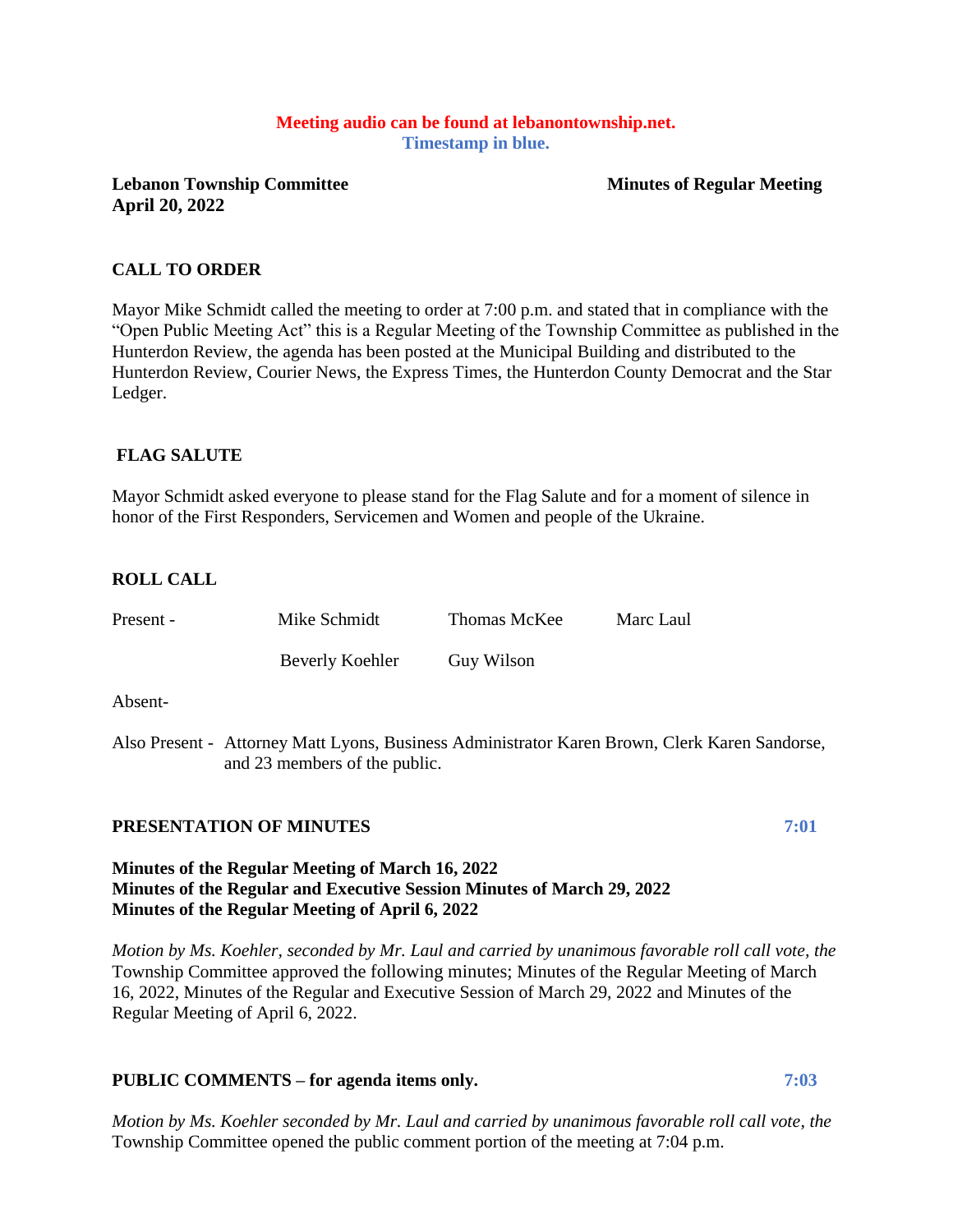LTCM 04/20/2022 Page **2** of **5**

Mr. Ron Milkowski inquired on the hiring of a police officer.

*Motion by Mr. Wilson, seconded by Ms. Koehler, and carried by unanimous favorable roll call vote,* the Township Committee closed the Public Comment portion of the meeting at 7:05 p.m.

# **ORDINANCES 7:04**

## **Introduction**

## **Ordinance 2022-05 – Electric Vehicles**

*Motion by Mr. Laul, seconded by Mr. McKee and carried by unanimous favorable roll call vote, the*  Township Committee approved Ordinance No. 2022-05, on first reading and entitled below.

# TOWNSHIP OF LEBANON COUNTY OF HUNTERDON ORDINANCE NO. 2022-05 ORDINANCE AUTHORIZING ELECTRIC VEHICLE SUPPLY/SERVICE EQUIPMENT (EVSE) AND MAKE READY PARKING SPACES

# **Public Hearing to be held on May 18, 2022**

## **Introduction**

# **Ordinance No 2022-06 – Naming Parcels of Preserved Land**

Attorney Lyons stated that a motion was needed to amend item # 3 to insert the name suggested, Sun Mountain Preserve.

*Motion by Mr. Wilson, seconded by Ms. Koehler and carried by unanimous favorable roll call vote,*  the Township Committee amended item #3 to name Block 24 Lot 2, Sun Mountain Preserve.

*Motion by Mr. Laul, seconded by Mr. Wilson and carried by unanimous favorable roll call vote, the* Township Committee approved Ordinance No. 2022-06 on first reading as amended and entitled below.

TOWNSHIP OF LEBANON COUNTY OF HUNTERDON ORDINANCE NO. 2022-06 DESIGNATING THE NAMES OF PARCELS OF PRESERVED LAND IN THE TOWNSHIP OF LEBANON, COUNTY OF HUNTERDON, STATE OF NEW JERSEY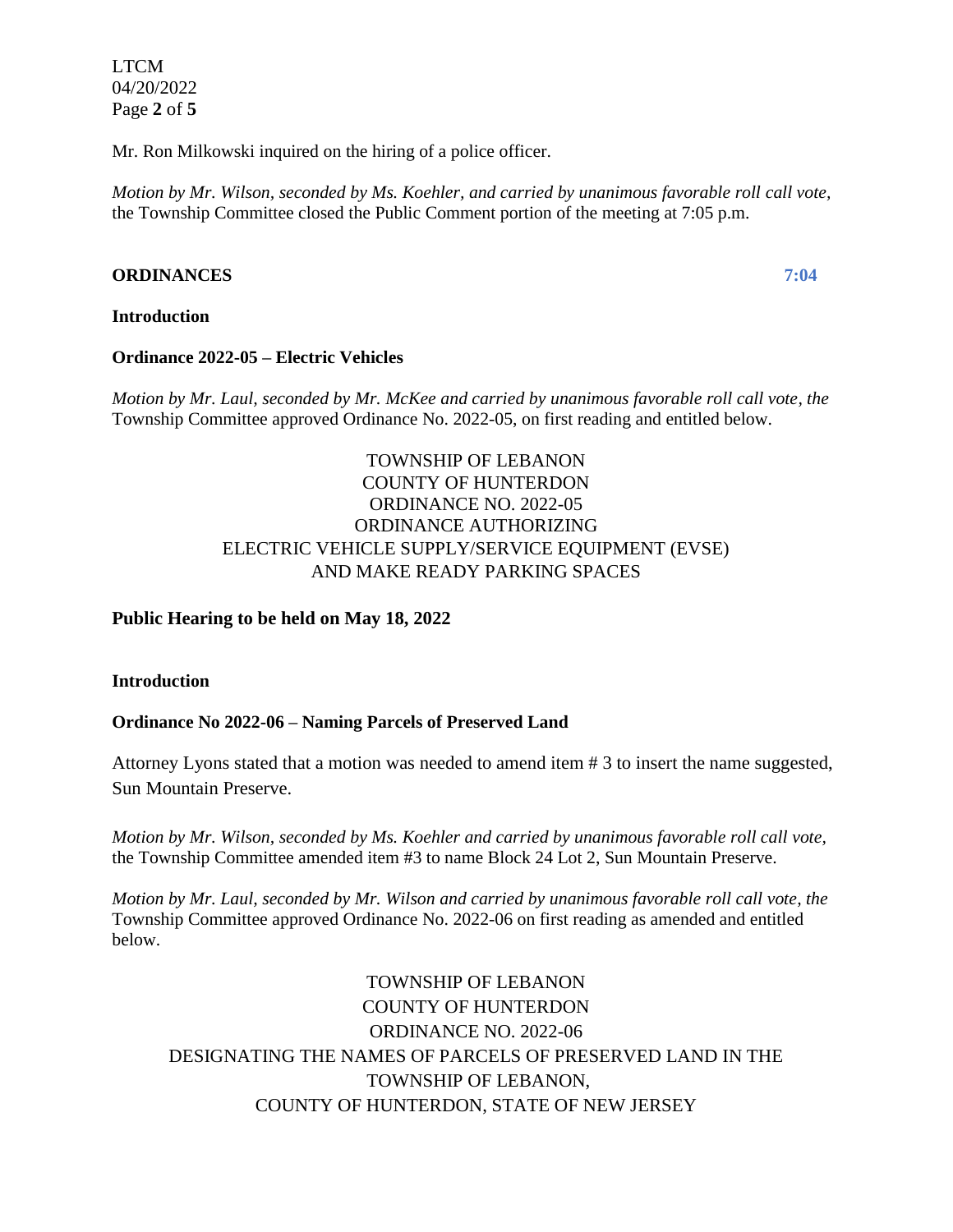LTCM 04/20/2022 Page **3** of **5**

# **Public Hearing to be held on May 18, 2022**

## **ADMINISTRATOR REPORTS 7:12**

Ms. Brown provided information on the Special Meeting that was held on Friday, April 15, 2022. The purpose of the meeting was to authorize 3 applications for grant funds and approve a contract for a Grant Writing Consultant to complete the applications. The grants would be for over \$813,000 to repave 11 roads.

## **UNFINSIHED BUSINESS 7:13**

## **Newsletter**

Ms. Brown stated that she met with Mr. Laul and Ms. Koehler to discuss the possible direction to go in with the newsletter.

## **Website**

Ms. Brown stated that there has been an issue with the township website. She has worked with Karen Newman to correct the issue. The issue was with the webhost's server. Ms. Brown has been informed by Ms. Newman that the website appears to be up and running again.

## **NEW BUSINESS 7:17**

## **Police Chief's Request to Seek Applications for Police Officer**

*Motion by Mr. Laul, seconded by Mr. McKee and carried by unanimous favorable roll call vote, the* Township Committee approved the Police Chief's request to advertise for the hiring of a full time police officer.

# **EOSC - Municipal Well Test**

*Motion by Mr. Wilson, seconded by Mr. Laul and carried by unanimous favorable roll call vote, the* Township Committee approved the EOSC's request to conduct well tests for the Memorial Park, Bunnvale Library, DPW Building and the Museum at an approximate cost of \$900 per location, with a maximum cost of \$3600. Cost is to come from the Open Space Trust Fund.

## **Park Committee Request to Appoint New Member**

*Motion by Mr. McKee, seconded by Ms. Koehler and carried by unanimous favorable roll call vote,*  the Township Committee appointed Hunter Cryan to the Park Committee.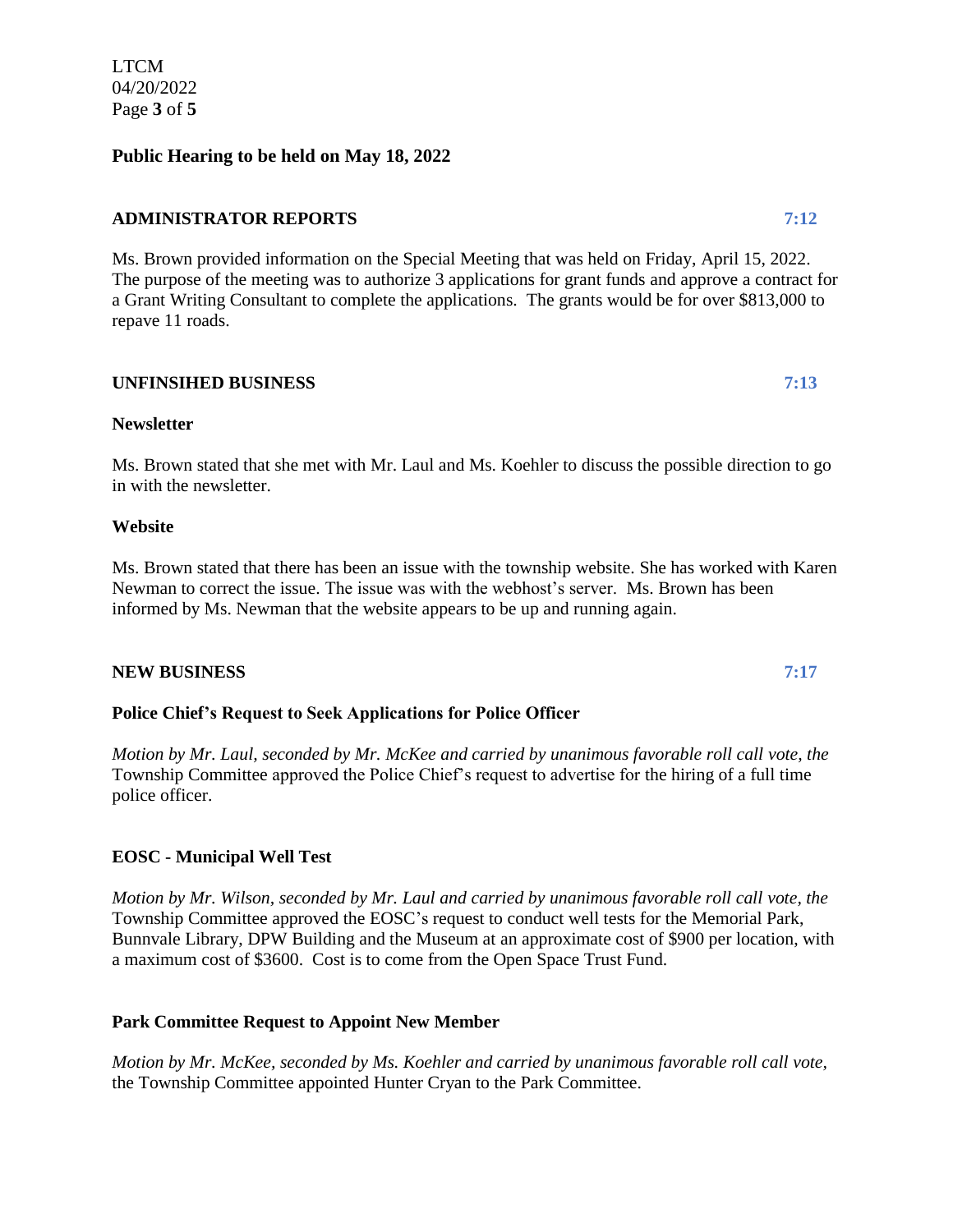LTCM 04/20/2022 Page **4** of **5**

## **Historians**

*Motion by Mr. Wilson, seconded by Ms. Koehler and carried by unanimous favorable roll call vote,*  the Township Committee approved the Historians request to spend up to \$1000 from the Trust Fund to replace the post and sign outside of the Museum.

# **Appreciation Event**

*Motion by Ms. Koehler, seconded by Mr. Laul and carried by favorable roll call vote, the Township*  Committee appointed Mr. Wilson as the Appreciation Event Coordinator. AYES: McKee, Laul, Koehler, Schmidt ABSTAIN: Wilson

## **PRESENTATION OF VOUCHERS 7:30**

Committee Members provided a description of vouchers exceeding \$1000.00.

*Motion by Mr. Laul, seconded by Ms. Koehler and carried by unanimous favorable roll call vote, the* Township Committee approved the April 20, 2022 bill list in the amount of \$3,293,152.17.

## **CORRESPONDENCE 7:32**

- a. Police Chief's Report Tabled
- b. Fire Department Report March 2022
- c. Curator's Report
- d. Animal Control Report March 2022

## **PUBLIC COMMENTS 7:35**

*Motion by Ms. Koehler, seconded by Mr. Wilson and carried by unanimous favorable roll call vote,* the Township Committee opened the Public Comment portion of the meeting at 7:35 p.m.

Ms. Laurie Hoffman asked how to ask questions of the Committee at meetings. She also commented about the Township not testing their own wells.

*Motion by Ms. Koehler, seconded by Mr. Laul and carried by unanimous favorable roll call vote, the* Township Committee closed the public comment portion of the meeting at 7:36 p.m.

## **ADJOURNMENT 7:37**

Having no further business to come before the Committee a motion was made by Mr. Laul seconded by Mr. Wilson and carried by unanimous favorable roll call vote to adjourn the meeting 7:37 p.m.